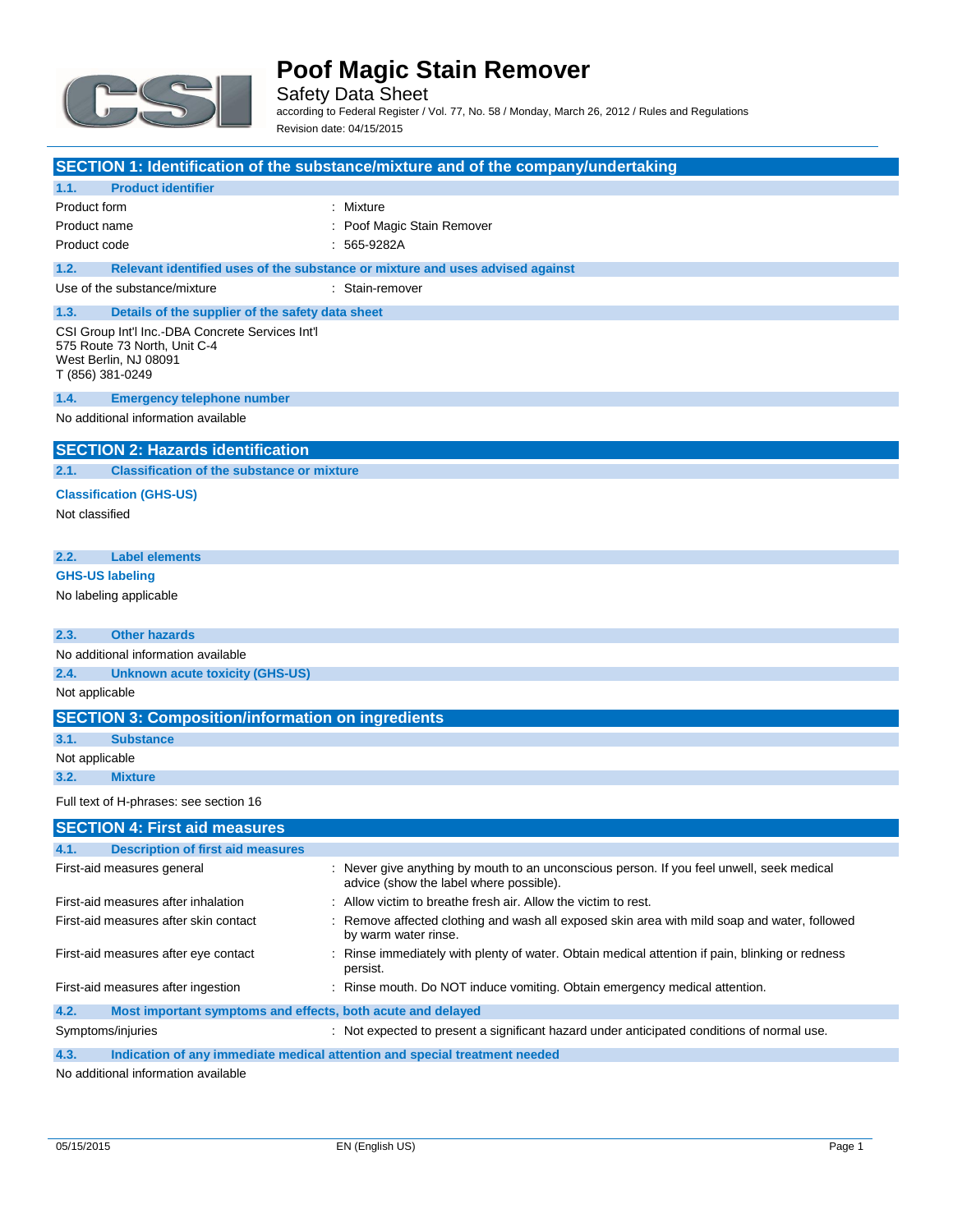Safety Data Sheet

according to Federal Register / Vol. 77, No. 58 / Monday, March 26, 2012 / Rules and Regulations

| <b>SECTION 5: Firefighting measures</b>                       |                                                                                                                                                                                                              |  |
|---------------------------------------------------------------|--------------------------------------------------------------------------------------------------------------------------------------------------------------------------------------------------------------|--|
| <b>Extinguishing media</b><br>5.1.                            |                                                                                                                                                                                                              |  |
| Suitable extinguishing media                                  | : Foam. Dry powder. Carbon dioxide. Water spray. Sand.                                                                                                                                                       |  |
| Unsuitable extinguishing media                                | : Do not use a heavy water stream.                                                                                                                                                                           |  |
| 5.2.<br>Special hazards arising from the substance or mixture |                                                                                                                                                                                                              |  |
| No additional information available                           |                                                                                                                                                                                                              |  |
| 5.3.<br><b>Advice for firefighters</b>                        |                                                                                                                                                                                                              |  |
| Firefighting instructions                                     | : Use water spray or fog for cooling exposed containers. Exercise caution when fighting any<br>chemical fire. Prevent fire-fighting water from entering environment.                                         |  |
| Protection during firefighting                                | : Do not enter fire area without proper protective equipment, including respiratory protection.                                                                                                              |  |
| <b>SECTION 6: Accidental release measures</b>                 |                                                                                                                                                                                                              |  |
| 6.1.                                                          | Personal precautions, protective equipment and emergency procedures                                                                                                                                          |  |
| 6.1.1.<br>For non-emergency personnel                         |                                                                                                                                                                                                              |  |
| Emergency procedures                                          | : Evacuate unnecessary personnel.                                                                                                                                                                            |  |
| 6.1.2.<br>For emergency responders                            |                                                                                                                                                                                                              |  |
| Protective equipment                                          | : Equip cleanup crew with proper protection.                                                                                                                                                                 |  |
| <b>Emergency procedures</b>                                   | : Ventilate area.                                                                                                                                                                                            |  |
| 6.2.<br><b>Environmental precautions</b>                      |                                                                                                                                                                                                              |  |
|                                                               | Prevent entry to sewers and public waters. Notify authorities if liquid enters sewers or public waters.                                                                                                      |  |
| 6.3.                                                          | Methods and material for containment and cleaning up                                                                                                                                                         |  |
| Methods for cleaning up                                       | : Soak up spills with inert solids, such as clay or diatomaceous earth as soon as possible. Collect                                                                                                          |  |
|                                                               | spillage. Store away from other materials.                                                                                                                                                                   |  |
| 6.4.<br><b>Reference to other sections</b>                    |                                                                                                                                                                                                              |  |
| See Heading 8. Exposure controls and personal protection.     |                                                                                                                                                                                                              |  |
| <b>SECTION 7: Handling and storage</b>                        |                                                                                                                                                                                                              |  |
| <b>Precautions for safe handling</b><br>7.1.                  |                                                                                                                                                                                                              |  |
| Precautions for safe handling                                 | : Wash hands and other exposed areas with mild soap and water before eating, drinking or<br>smoking and when leaving work. Provide good ventilation in process area to prevent formation<br>of vapor.        |  |
| 7.2.                                                          | Conditions for safe storage, including any incompatibilities                                                                                                                                                 |  |
| Storage conditions                                            | : Keep only in the original container in a cool, well ventilated place away from heat, hot surfaces,<br>sparks, open flame and other ignition sources. No smoking. Keep container closed when not in<br>use. |  |
| Incompatible products                                         | : Strong bases. Strong acids.                                                                                                                                                                                |  |
| Incompatible materials                                        | : Sources of ignition. Direct sunlight.                                                                                                                                                                      |  |
| <b>Specific end use(s)</b><br>7.3.                            |                                                                                                                                                                                                              |  |
| No additional information available                           |                                                                                                                                                                                                              |  |
|                                                               | <b>SECTION 8: Exposure controls/personal protection</b>                                                                                                                                                      |  |
| 8.1.<br><b>Control parameters</b>                             |                                                                                                                                                                                                              |  |
| Poof Magic Stain Remover                                      |                                                                                                                                                                                                              |  |
| <b>ACGIH</b>                                                  | Not applicable                                                                                                                                                                                               |  |
| OSHA                                                          | Not applicable                                                                                                                                                                                               |  |
|                                                               |                                                                                                                                                                                                              |  |

| 8.2.<br><b>Exposure controls</b> |                                                                            |
|----------------------------------|----------------------------------------------------------------------------|
| Personal protective equipment    | : Avoid all unnecessary exposure.                                          |
| Hand protection                  | : Wear protective gloves/eye protection/face protection protective gloves. |
| Eye protection                   | : Chemical goggles or safety glasses.                                      |
| Respiratory protection           | : Wear appropriate mask.                                                   |
| Other information                | Do not eat, drink or smoke during use.                                     |
|                                  |                                                                            |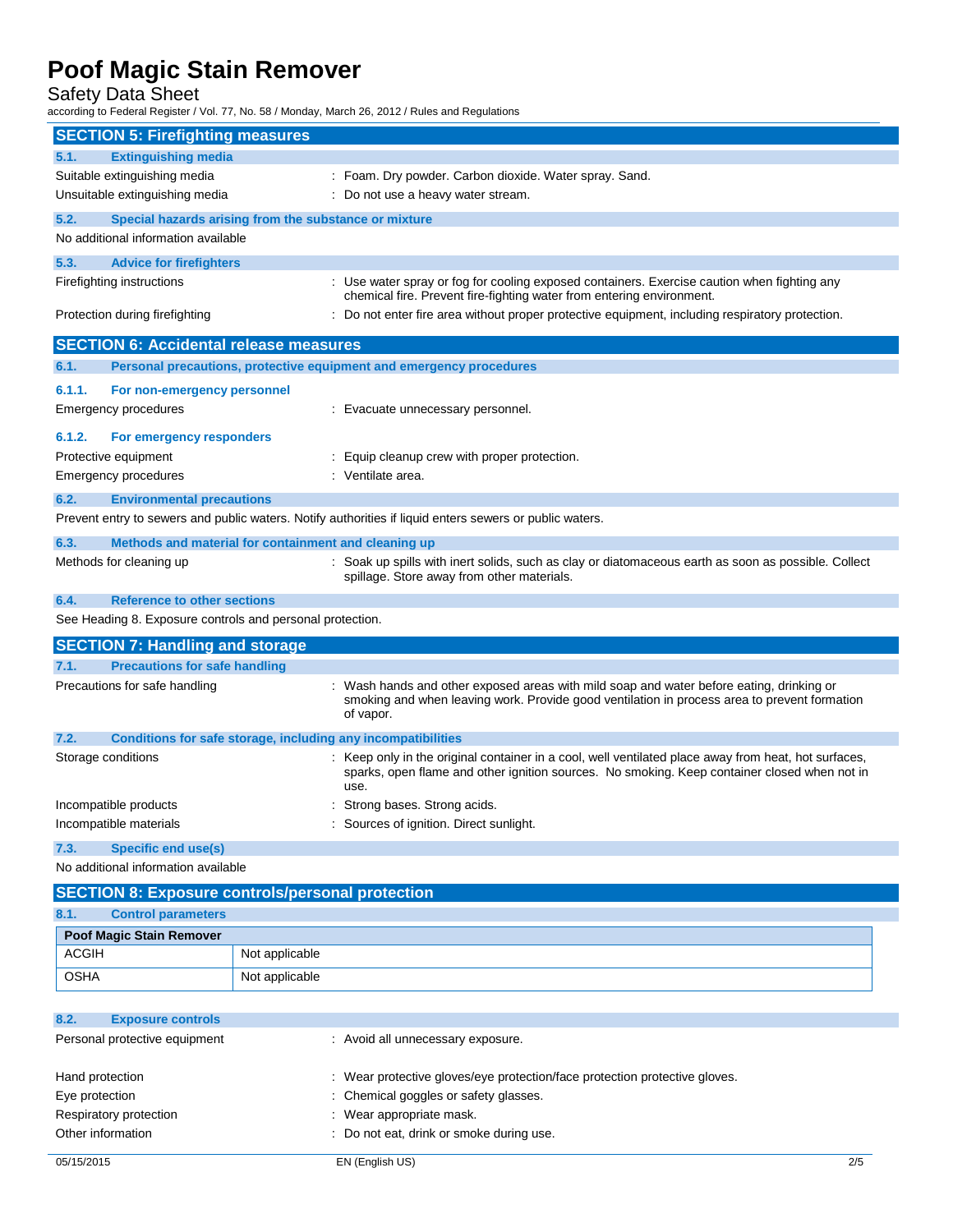Safety Data Sheet

according to Federal Register / Vol. 77, No. 58 / Monday, March 26, 2012 / Rules and Regulations

| <b>SECTION 9: Physical and chemical properties</b>            |                                                                                                                        |  |
|---------------------------------------------------------------|------------------------------------------------------------------------------------------------------------------------|--|
| Information on basic physical and chemical properties<br>9.1. |                                                                                                                        |  |
| Physical state                                                | : Liquid                                                                                                               |  |
| Color                                                         | : light brown                                                                                                          |  |
| Odor                                                          | : Spice                                                                                                                |  |
| Odor threshold                                                | : No data available                                                                                                    |  |
| pH                                                            | 9                                                                                                                      |  |
| Melting point                                                 | No data available                                                                                                      |  |
| Freezing point                                                | No data available                                                                                                      |  |
| Boiling point                                                 | 212 - 220 °F                                                                                                           |  |
| Flash point                                                   | : $\geq 200$ °F                                                                                                        |  |
| Relative evaporation rate (butyl acetate=1)                   | : No data available                                                                                                    |  |
| Flammability (solid, gas)                                     | No data available                                                                                                      |  |
| <b>Explosion limits</b>                                       | : No data available                                                                                                    |  |
| <b>Explosive properties</b>                                   | : No data available                                                                                                    |  |
| Oxidizing properties                                          | No data available                                                                                                      |  |
| Vapor pressure                                                | No data available                                                                                                      |  |
| Relative density                                              | : 1.01                                                                                                                 |  |
| Relative vapor density at 20 °C                               | : Same as water                                                                                                        |  |
| Solubility                                                    | Soluble in water.<br>Water: Solubility in water of component(s) of the mixture :<br>• • • • 1 g/100ml • • • > 1000 g/l |  |
| Log Pow                                                       | No data available                                                                                                      |  |
| Log Kow                                                       | No data available                                                                                                      |  |
| Auto-ignition temperature                                     | : No data available                                                                                                    |  |
| Decomposition temperature                                     | : No data available                                                                                                    |  |
| Viscosity                                                     | No data available                                                                                                      |  |
| Viscosity, kinematic                                          | No data available                                                                                                      |  |
| Viscosity, dynamic                                            | : No data available                                                                                                    |  |
| 9.2.<br><b>Other information</b>                              |                                                                                                                        |  |
| No additional information available                           |                                                                                                                        |  |
| <b>SECTION 10: Stability and reactivity</b>                   |                                                                                                                        |  |
| 10.1.<br><b>Reactivity</b>                                    |                                                                                                                        |  |
| No additional information available                           |                                                                                                                        |  |
| 10.2.<br><b>Chemical stability</b>                            |                                                                                                                        |  |
| Stable under normal conditions. Not established.              |                                                                                                                        |  |
| 10.3.<br><b>Possibility of hazardous reactions</b>            |                                                                                                                        |  |
| Not established.                                              |                                                                                                                        |  |
| <b>Conditions to avoid</b><br>10.4.                           |                                                                                                                        |  |
| Direct sunlight. Extremely high or low temperatures.          |                                                                                                                        |  |
| 10.5.<br><b>Incompatible materials</b>                        |                                                                                                                        |  |
| Strong acids. Strong bases.                                   |                                                                                                                        |  |

**10.6. Hazardous decomposition products**

Fume. Carbon monoxide. Carbon dioxide.

| <b>SECTION 11: Toxicological information</b> |                                      |                  |
|----------------------------------------------|--------------------------------------|------------------|
| 11.1.                                        | Information on toxicological effects |                  |
|                                              | Acute toxicity                       | : Not classified |
|                                              | Skin corrosion/irritation            | : Not classified |
|                                              |                                      | pH: 9            |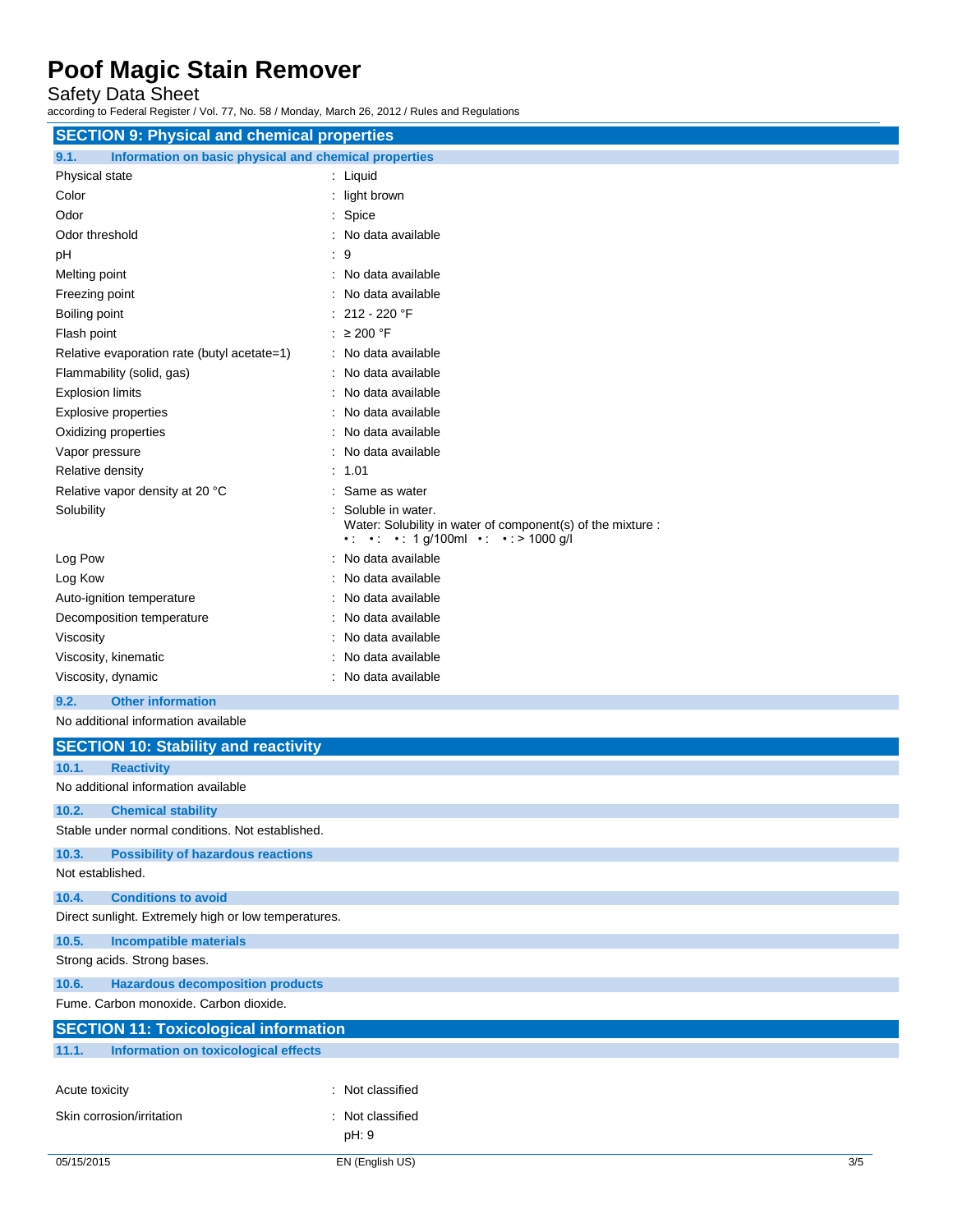Safety Data Sheet

according to Federal Register / Vol. 77, No. 58 / Monday, March 26, 2012 / Rules and Regulations

| Serious eye damage/irritation                                                  | : Not classified<br>pH: 9                                           |
|--------------------------------------------------------------------------------|---------------------------------------------------------------------|
| Respiratory or skin sensitization<br>Germ cell mutagenicity<br>Carcinogenicity | : Not classified<br>: Not classified<br>: Not classified            |
| Reproductive toxicity<br>Specific target organ toxicity (single exposure)      | : Not classified<br>: Not classified                                |
| Specific target organ toxicity (repeated<br>exposure)                          | : Not classified                                                    |
| Aspiration hazard                                                              | : Not classified                                                    |
| Potential Adverse human health effects and<br>symptoms                         | : Based on available data, the classification criteria are not met. |

| <b>SECTION 12: Ecological information</b>     |                                                      |
|-----------------------------------------------|------------------------------------------------------|
| <b>Toxicity</b><br>12.1.                      |                                                      |
| No additional information available           |                                                      |
| 12.2.<br><b>Persistence and degradability</b> |                                                      |
| <b>Poof Magic Stain Remover</b>               |                                                      |
| Persistence and degradability                 | Not established.                                     |
| <b>Bioaccumulative potential</b><br>12.3.     |                                                      |
| Poof Magic Stain Remover                      |                                                      |
| Bioaccumulative potential                     | Not established.                                     |
| 12.4.<br><b>Mobility in soil</b>              |                                                      |
| No additional information available           |                                                      |
| <b>Other adverse effects</b><br>12.5.         |                                                      |
| Effect on the global warming                  | : No known ecological damage caused by this product. |
| Other information                             | : Avoid release to the environment.                  |
| <b>SECTION 13: Disposal considerations</b>    |                                                      |
| 13.1.<br><b>Waste treatment methods</b>       |                                                      |

| <b>SECTION 14: Transport information</b> |                                                                           |
|------------------------------------------|---------------------------------------------------------------------------|
| Ecology - waste materials                | : Avoid release to the environment.                                       |
| Waste disposal recommendations           | : Dispose in a safe manner in accordance with local/national regulations. |
| waste treatment methods                  |                                                                           |

### **Department of Transportation (DOT)**

| <b>Department of Hansportanon (DOT)</b> |                                           |
|-----------------------------------------|-------------------------------------------|
| In accordance with DOT                  |                                           |
| Not regulated for transport             |                                           |
| <b>Additional information</b>           |                                           |
| Other information                       | : No supplementary information available. |

### **ADR**

No additional information available

#### **Transport by sea**

No additional information available

### **Air transport**

No additional information available